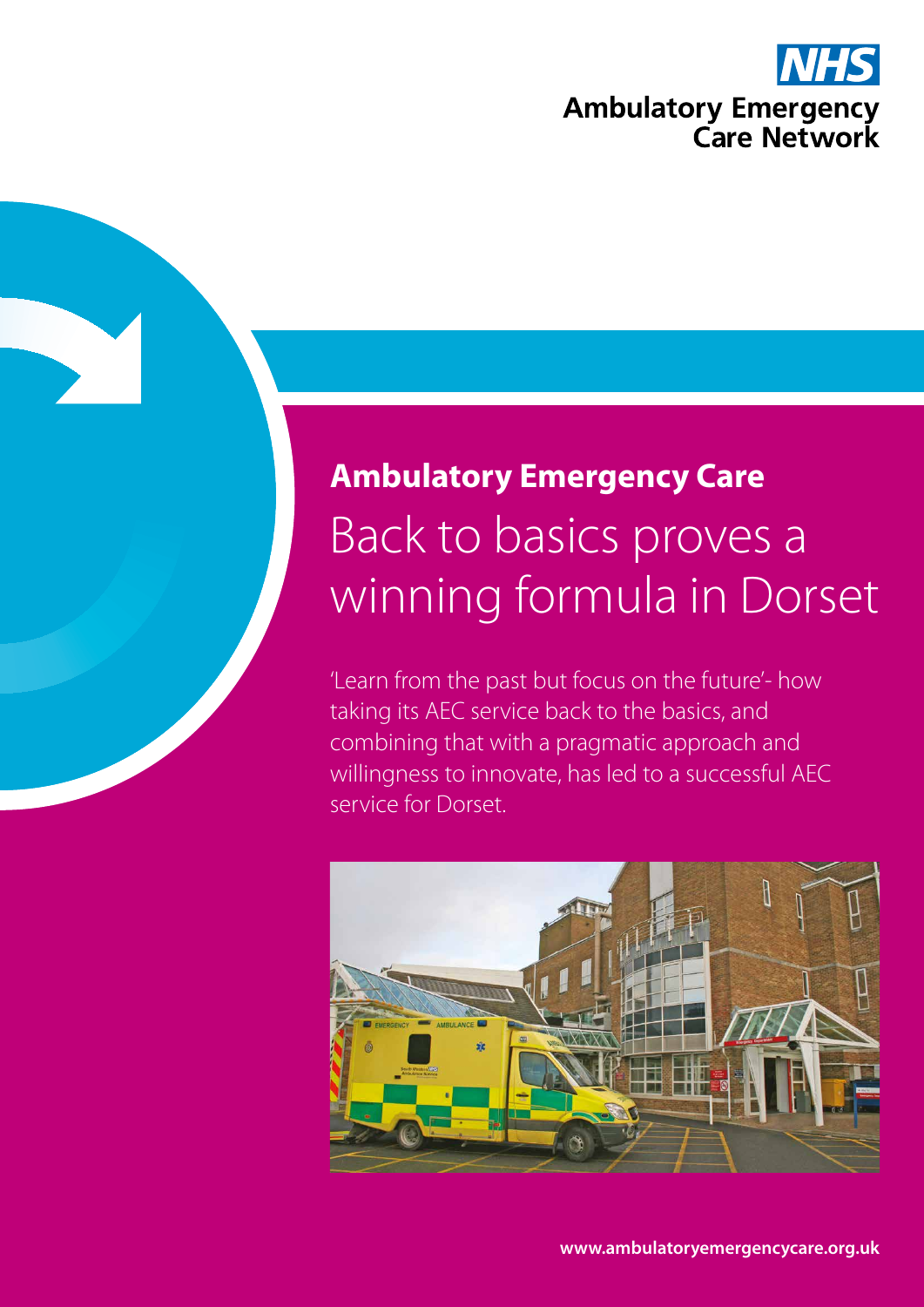## Introduction

Among the factors that characterise many of the organisations working with the Ambulatory Emergency Care (AEC) Network are pragmatism and a willingness to innovate. Nowhere is this more in evidence than at Dorset County Hospital NHS FT. Despite several previous failed attempts to implement a successful AEC service, the hospital has continued to push forward with its plans... and it recently came up with an innovative way of meeting its recruitment challenges in ambulatory care. This is their story...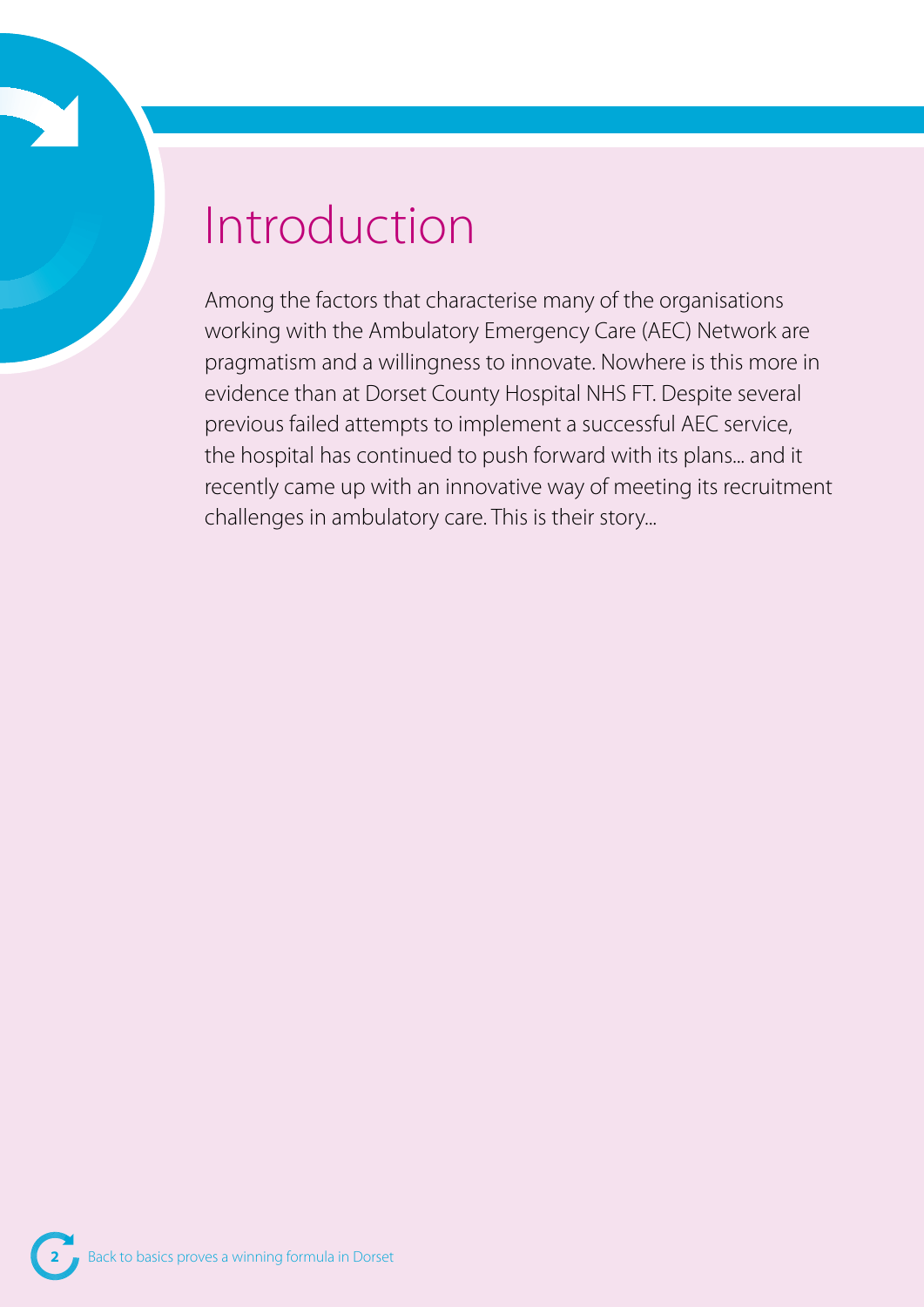

'Learn from the past but focus on the future' became the unofficial motto at Dorset County Hospital after it tried multiple times to establish an AEC service, with varying degrees of success. The arrival of a new clinical lead, Dr Toby Graves, in early 2016 led to renewed determination to tackle patient flow problems.

#### **Right back to basics**

Rather than introduce more incremental improvements, a decision was made to shut down the AEC service completely and to take things right back to basics. The Trust developed a comprehensive Patient Flow Programme comprising five separate workstreams, one of which was AEC.

#### **Time to reflect**

Jennifer Frampton, Service Manager for Emergency Medicine at Dorset County Hospital explained:

"We were keen to understand why the service had failed in the past, what challenges it would have to overcome to be successful and sustainable, and how we would measure success in the future. Time to reflect helped the team at Dorset to see quite clearly why the service had been struggling

As part of our journey we joined the AEC Network. This enabled us to lay solid foundations on which to build a new, more resilient AEC service."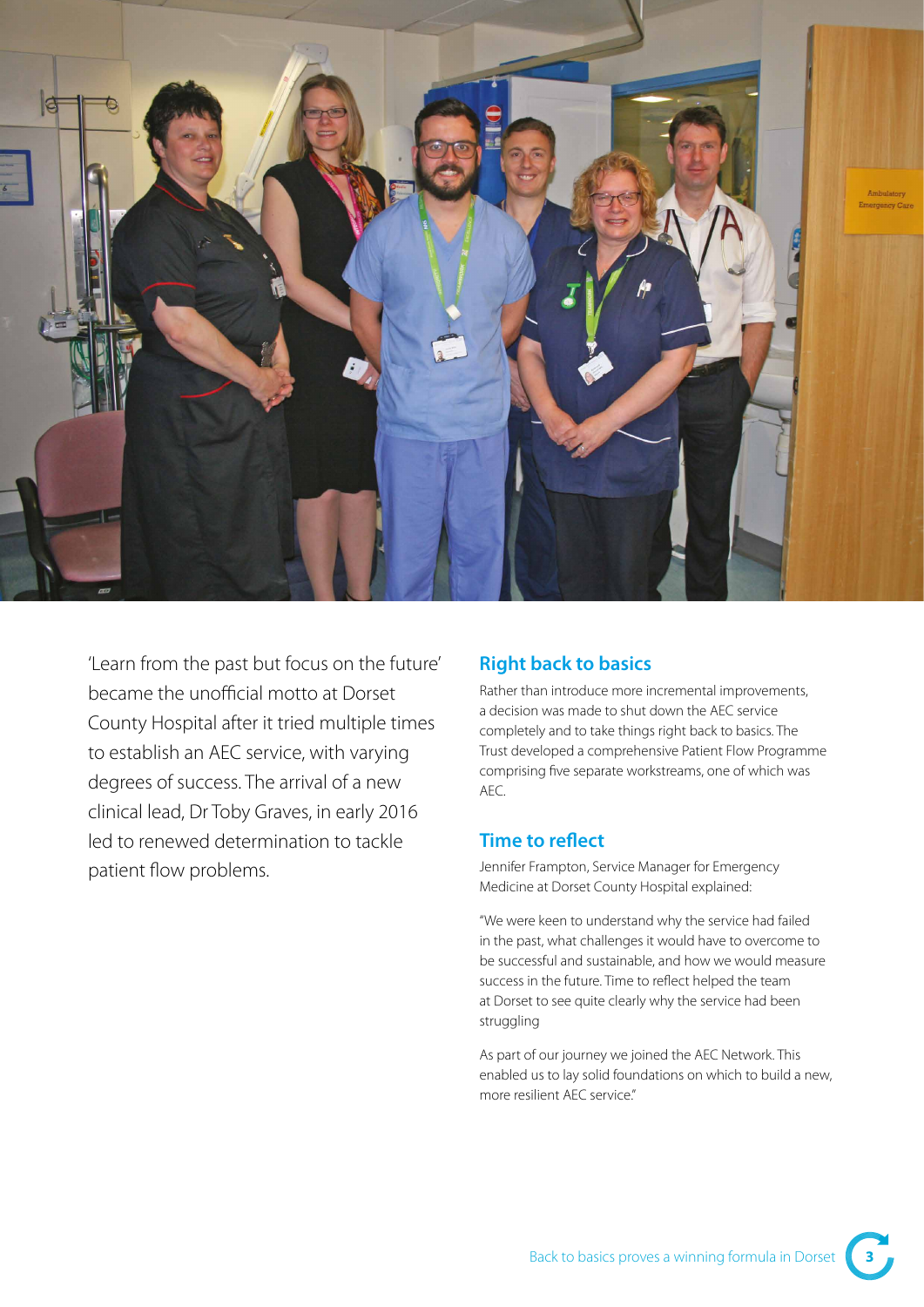#### **Understanding the issues**

Clinical Site Manager and Matron for Ambulatory Care, Trudy Goode said:

"We identified a number of factors that had contributed to the problems with ambulatory care. One of these was the fact that there was no dedicated area. Ambulatory care was a bay on Ilchester Ward, which meant it was all too easy for it to become a spill-over area for patients. There was also no dedicated ambulatory care consultant. The area was largely managed by Advanced Nurse Practitioners (ANPs) who did a good job, but without someone senior to drive the service it was difficult for there to be any clear direction. The sister in charge was responsible for the entire ward, which meant that the distinction between ambulatory care and the rest of the ward became blurred.

"Another of the biggest problems was staff recruitment. At the time we made the decision to close the ambulatory care unit, we had seven unfilled nurse vacancies. This led to potentially unsafe staff/patient ratios and gave us the drive we needed to close the area completely and start again."

#### **Establishing a clear identity**

Ambulatory care was closed throughout the Summer and Autumn of 2016, only reopening in November. After six months without ambulatory care, the hospital had proved that it didn't need to use it as a spill-over unit for bedding inpatients. Once it re-opened, staff were no longer reliant on ambulatory care in this way and this change in mindset allowed the unit to begin functioning as a proper Ambulatory Care Unit. The service continued to operate as a bay on Ilchester ward, but moving forward with a clear identity and team of its own.

#### **A dedicated team**

One of the issues that had made it particularly difficult to sustain an effective AEC service in the past was the fact that it was often forced to run at reduced capacity due to staffing problems. This became a downward spiral as poor staff/ patient ratios led to an increase in safety challenges and a rise in the number of complaints, all of which contributed to declining staff morale and an increase in staff turnover.

#### **An innovative approach to recruitment**

After wiping the slate clean and starting the service afresh, the unit was able to recruit a dedicated AEC sister, which meant that there was finally someone at the helm with a clear ambulatory focus. A dedicated Ambulatory Emergency Care team was formed from existing ANPs who had been with the service from the beginning but who, previously, had also supported Ilchester Ward. They joined newlyrecruited Band 5 nurses to become a dedicated AEC team, entirely separate from Ilchester ward. The Ambulatory Care Unit became the first in the country to recruit a Band 5 paramedic to join the team.

Jenni explained the thinking behind this:

"We had always struggled to fill our vacancies with sufficiently qualified and enthusiastic staff. During one of our recruitment drives, we received an enquiry from James Rees who was a paramedic, asking if we would consider him for the role. He had a relevant skillset that could be enhanced with appropriate training and, crucially, he was enthusiastic and sufficiently motivated to enquire. Our Matron for Ambulatory Care, Trudy Goode spoke to our Director of Nursing and we agreed that we would take him on but monitor his progress closely. As an organisation we have a track record of trialling new staffing models. We took James on in ambulatory care, actively supported by the Medical Day Unit sister, Anne Lock, and Trudy Goode."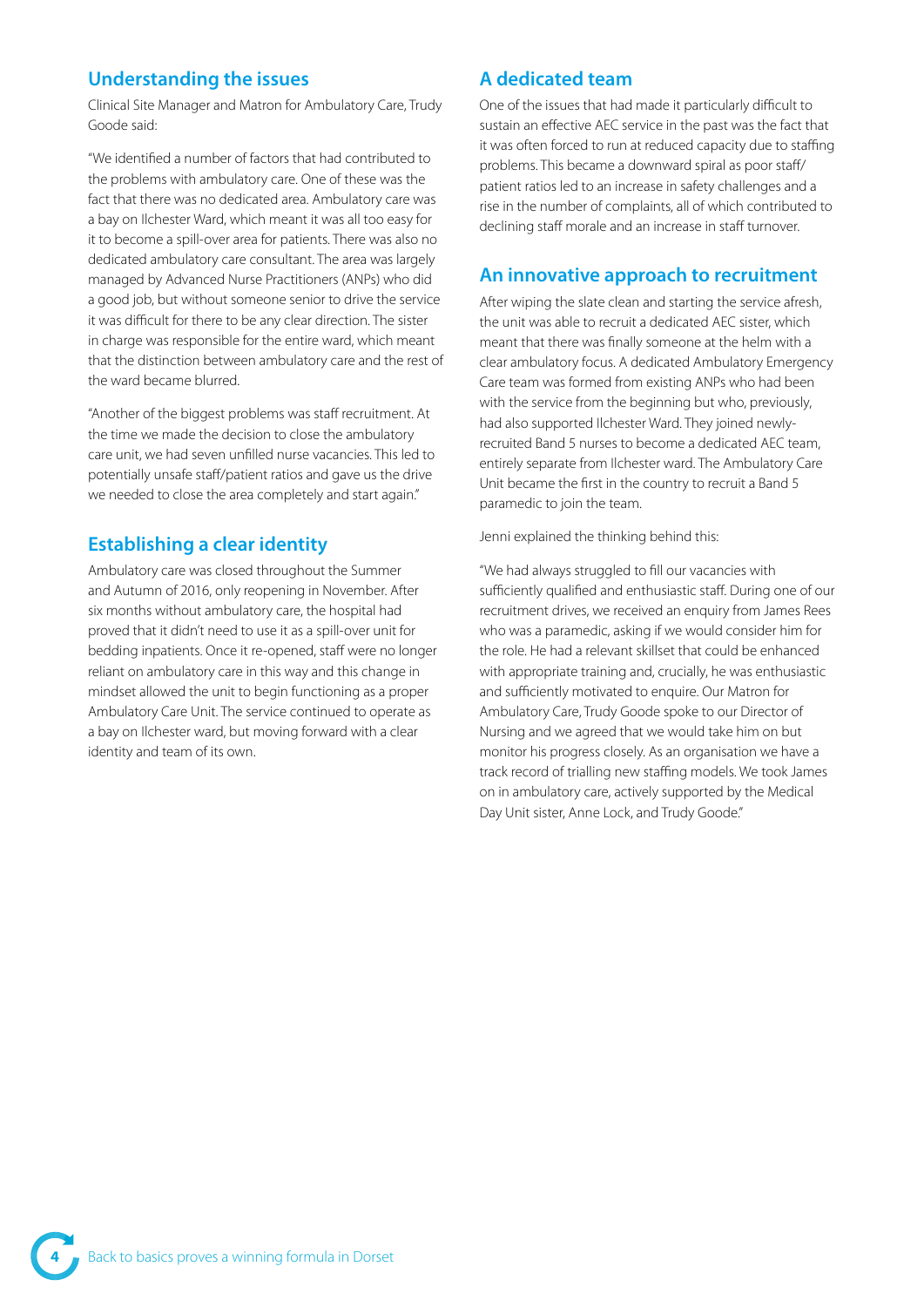#### **A personal passion**

James had joined the South West Ambulance Service in 2015. From the outset he was passionate about the Right Care initiative, which focuses on reducing the number of patients admitted to A&E.

"I have a personal interest in reducing the load on the emergency department (ED) and preventing unnecessary admissions. I read about AEC and thought it was a great way of tackling some of the patient flow challenges and keeping people out of hospital if they didn't need to be there. A more usual career pathway for me would have been to become a specialist paramedic but I was keen to pursue my interest in the way hospitals manage urgent medical complaints. When I saw the advert for the AEC nurse, I emailed to ask if they would consider me.

Medical advances mean that many more conditions can now be managed outside the acute hospital. Patients also prefer to be at home. I wanted to be part of a service that could help to achieve this."

#### Trudy added:

"As this was a new service, people were wary of joining ambulatory care at first. We tried seconding colleagues from elsewhere in the hospital and advertising externally. When we received James' enquiry I was excited. I could see immediately that he had transferrable skills and would bring a fresh approach to the role which would benefit both us and him."

James brought a valuable understanding of pre-hospital emergency care to the team. When he joined the hospital, he scoped out his skills and experience with a member of the education team and they agreed a programme of training that would enable him to reach the required level of competence. It was an intensive process, with James attending training courses every week for the first couple of months.

#### **Holistic way of working**

#### Trudy added:

"Despite there being a few cultural challenges and the need to devise a dedicated training programme to upskill him, employing James has proved to be an overwhelmingly positive experience. Many parts of the NHS are facing unprecedented recruitment pressures. Allowing people to try new approaches not only helps us to meet these challenges but also contributes to a happier workforce. James' experience has brought a more holistic way of working to AEC.

Thanks to his involvement in the service, we are considering if there are any ways we could manage patients more effectively even before they reach the hospital. Paramedics are risk-assessed in a different way to ward nurses and there are things that we could learn from that. Having James on board has also helped to bridge the gaps between us and the ambulance service, and he brings a personal perspective to our integration efforts. He is continuing to work some bank shifts to maintain his registration so there is crossfertilisation of ideas between the two organisations. We are even considering creating a new role based on everything we have learned from having James as part of the team."

#### **Telephone advice line**

A communication campaign with GPs both prior to the reopening of ambulatory care and afterwards, let them know about a new telephone line for all GP referrals. Its aim was to ensure that all patients received the right care in the right service first time. Calls are answered by an acute physician during Ambulatory Care Unit opening hours (8am to 8pm).

Dorset has not developed specific ambulatory pathways, instead staff on the unit consider individual patients on a case by case basis. Trudy explained:

"We are prepared to consider most patients as potentially ambulatory providing there are not clear indications to the contrary. The most common conditions we see are DVT, PE, chest infection and non-acute chest pains."

#### **Empowered to make changes**

Staff on the unit have been empowered to make small changes that can make a big difference. For example, Healthcare Assistants (HCAs) wanted to be able to move the linen cupboard to make it more accessible and were given free rein to do so. HCAs are also given protected time to carry out their key duties, so, for example, nurses may be called on to carry out patient observations during mealtimes. Changes like these have led to a growing sense of teamwork and cooperation among ambulatory care staff, which is having a knock-on effect on recruitment. In recent months, rather than struggling to recruit, the unit has attracted two student nurses who completed their placements there and wish to join as full-time staff.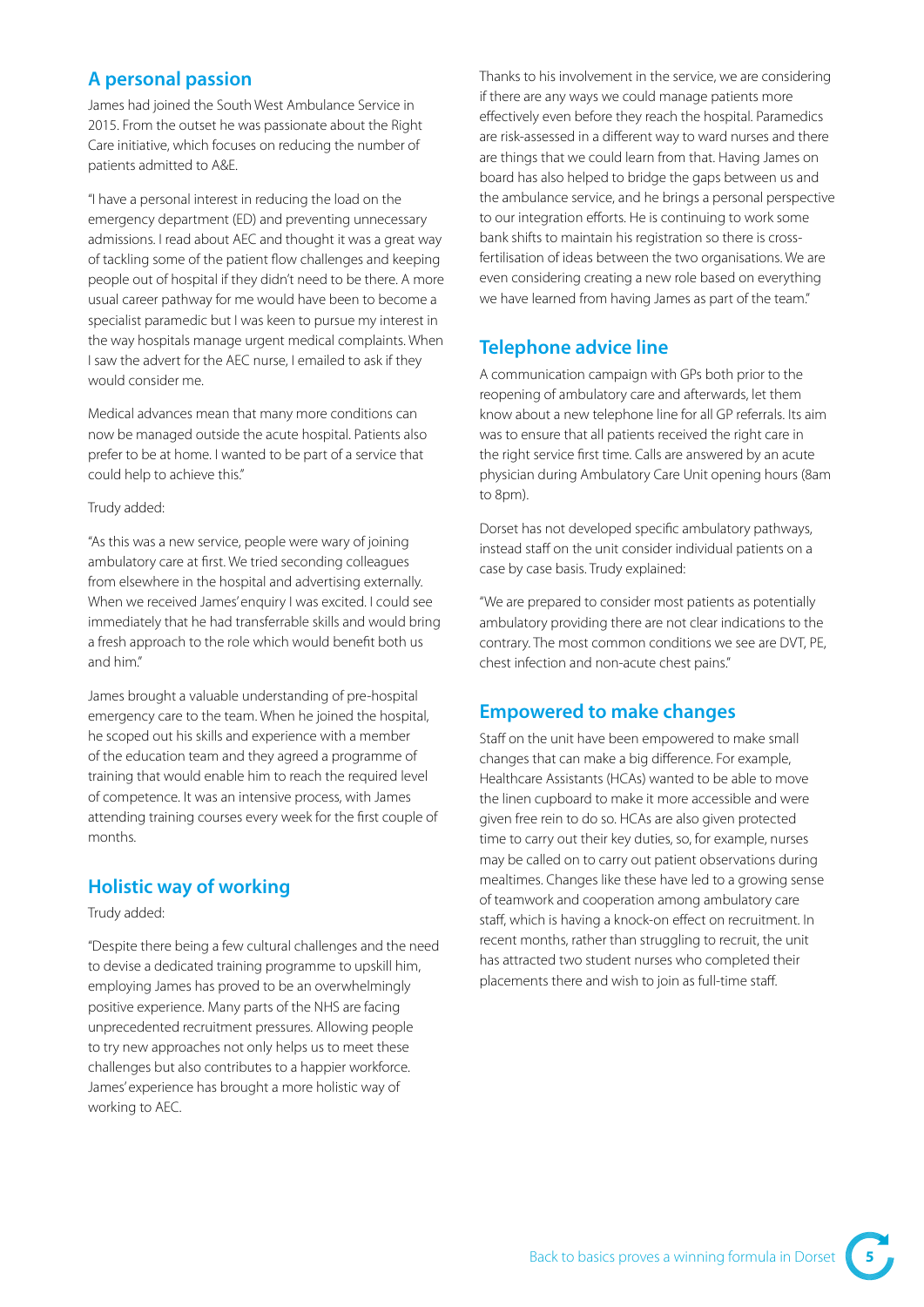#### **Top 10 nationally**

From having a sub-optimal Ambulatory Care Unit that performed intermittently, Dorset County Hospital recently topped national league tables for the four hour A&E standard and is consistently among the top 10.

Ambulatory care is now handling approximately 23% of the weekly daytime emergency medical take, up from 6%. As well as being used to divert patients from ED, the unit is now being used effectively as a place for clinical follow-ups for patients who have been discharged. Consultants can contact the unit to arrange to see patients there for any follow up treatment post-discharge.

#### **Next steps**

The Ambulatory Care Unit has three chairs and three trolleys and is open Monday to Friday from 8am to 8pm. The next step for the hospital is to extend opening hours to seven days a week. It also has plans to move ambulatory care to an area that is co-located with the Medical Day Unit and Hospital at Home. At this point, the Unit may expand to be able to accommodate more patients.

### Key success factors

Recruiting a Band 5 paramedic has proved a big success in Dorset. It has both helped to address some of the recruitment issues and has brought fresh ideas and transferrable skills to the role.

Closing the Unit for several months helped to break the pattern of using ambulatory care as a spill-over for the adjoining ward. Since reopening the Unit in November 2016, there has only been one instance of overnight bedding.

The team in Dorset offer the following advice to other organisations, based on what they have learned:

- Don't rush. Give yourself at least a few weeks to plan and to lay the groundwork.
- Learn from the past but don't live in it. If you have tried to run AEC before but not succeeded, take time to understand why the service failed and put plans in place to prevent that from happening again. Use PDSA (plan, do, study, act) to test and streamline services.
- Consider having your consultants or most senior staff members manage your medical take and referrals to allow for rapid decisionmaking.
- Don't underestimate the importance of having a dedicated and enthusiastic team.
- Get 'heavy-hitting' stakeholders on board early - you never know when you'll need executive or CCG support.
- $\bullet$  Be willing to take a managed risk, such as employing a paramedic to fulfil the role of the AEC nurse.

**6** Back to basics proves a winning formula in Dorset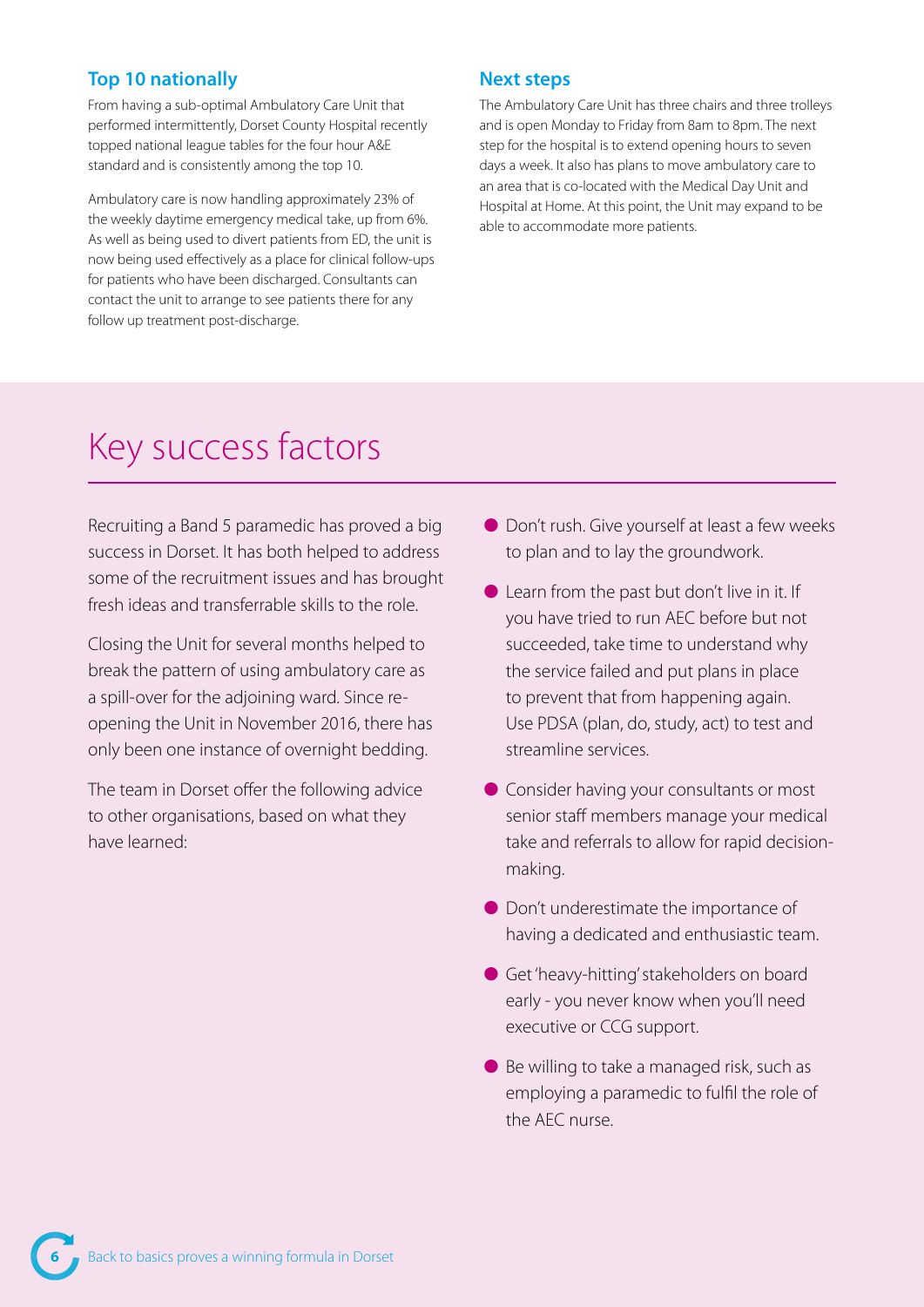